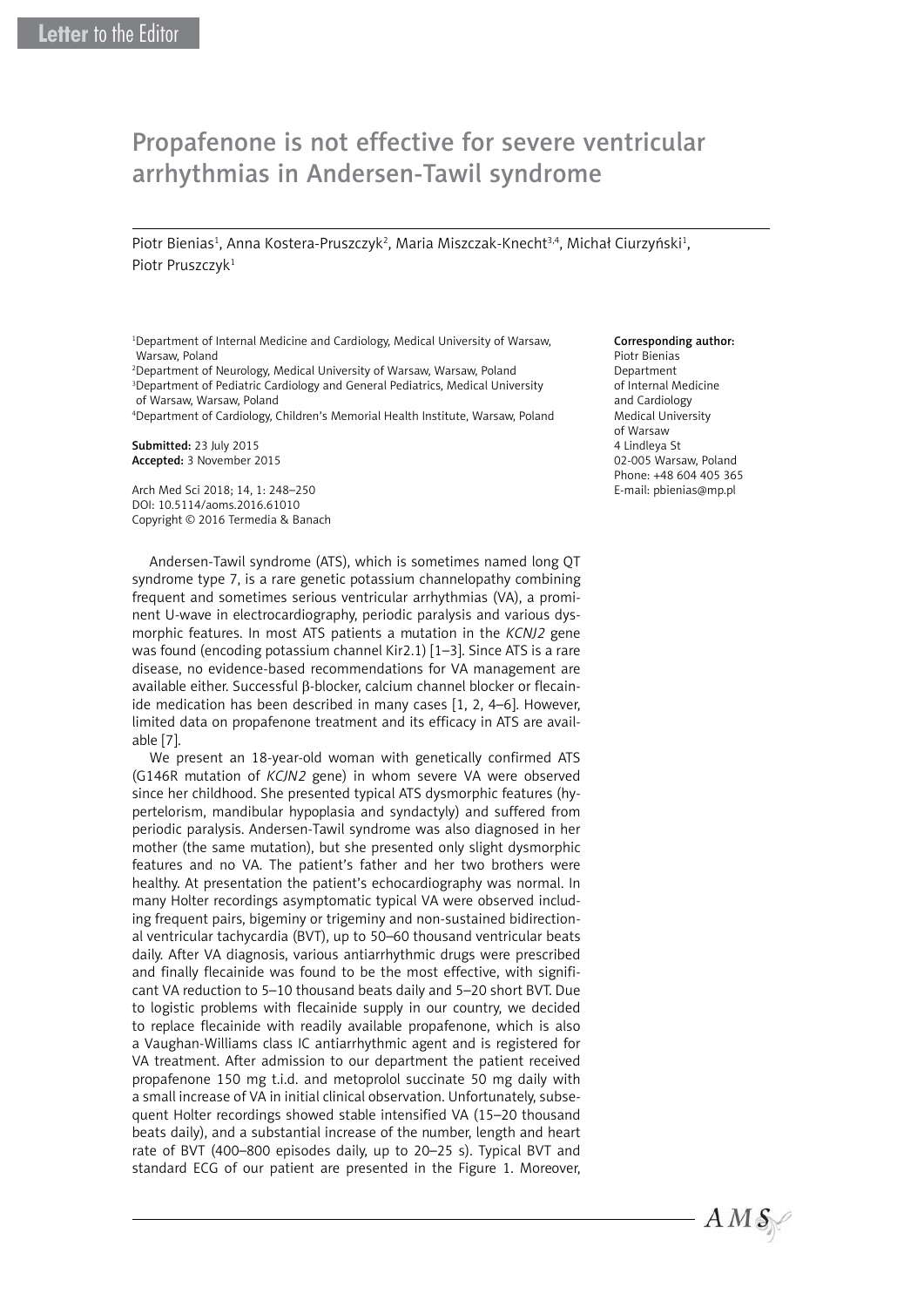## Propafenone is not effective for severe ventricular arrhythmias in Andersen-Tawil syndrome



Figure 1. A – Standard ECG. Sinus rhythm 64 bpm. QT/QTc intervals 430/450 ms. Distinct U wave in leads V2–V3. B – 3-channel 24-hour Holter monitoring. Nonsustained bidirectional ventricular tachycardia (BVT)

the patient became pregnant with further exacerbation of VA (especially BVT), so we decided to reintroduce flecainide treatment 100 mg b.i.d., with dramatic VA reduction (6 thousand beats, 40 very short BVT only). After propafenone cessation for 2 days the patient received only β-blocker and further intensity of VA with 1300 episodes of BVT was observed then. It is indirect evidence that propafenone did not exert a proarrhythmic effect, but it lacked sufficient efficacy in our patient.

Various genetic factors (over 40 mutations and 3 deletions of the *KCNJ2* gene) and also extremely low prevalence of ATS (approx. 1 per 1 million population) cause that knowledge of this disease is based on observations of small groups of patients and case reports only. The present woman is one of 15 genetically confirmed ATS subjects who have been observed and treated in our departments [3]. Serious and severe VA (especially

BVT and torsades de pointes leading to ventricular fibrillation) may be a cause of sudden cardiac death (SCD). However, the risk of SCD in all ATS patients is relatively small, and most often it is estimated at below 3–10% of cases [1, 2, 8]. Successful antiarrhythmic treatment in our patient was important not only due to SCD risk, but also due to a temporary decrease of left ventricular eiection fraction during intensified VA, which was observed in her childhood. As ATS is a rare disease, no definitive recommendations for VA management are available. It seems that β-blocker treatment is of clinical value, but successful calcium channel blocker medication and a combination of flecainide plus β-blockers have also been described [1, 2, 4, 5]. Unfortunately, pharmacological treatment is not beneficial in many patients. In some ATS cases implantation of a cardioverter-defibrillator is indicated, but it is controversial [8].